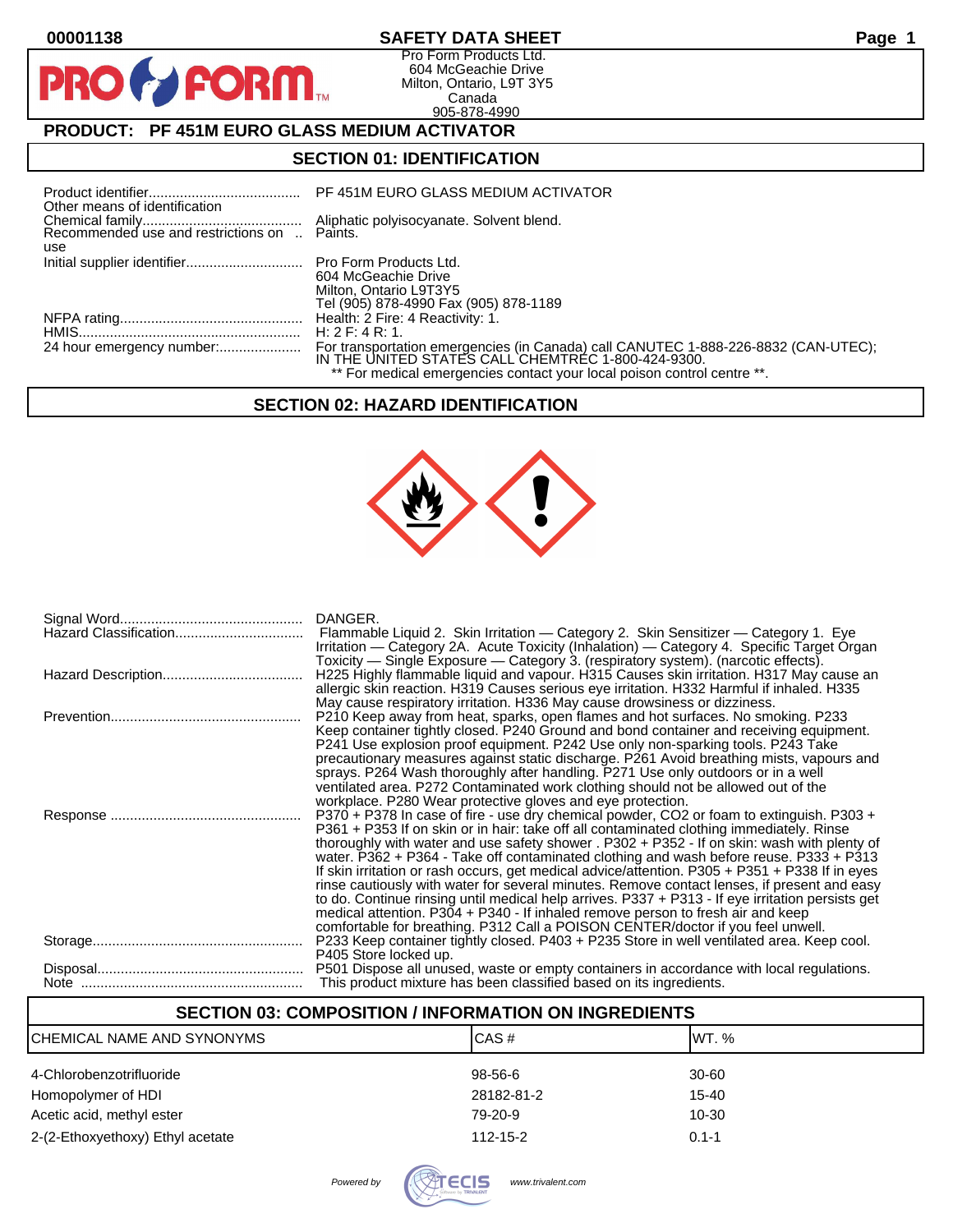# **SECTION 03: COMPOSITION / INFORMATION ON INGREDIENTS**

<<The actual concentration(s) withheld as a trade secret>> .

#### **SECTION 04: FIRST-AID MEASURES**

|                                                                  | In case of contact, immediately flush eyes, keeping eyelids open, with plenty of water for at<br>least 15 minutes. Check for and remove any contact lenses, if safe and easy to do so.<br>Consult a physician if irritation continues.                                                                                                                                                                                                                            |
|------------------------------------------------------------------|-------------------------------------------------------------------------------------------------------------------------------------------------------------------------------------------------------------------------------------------------------------------------------------------------------------------------------------------------------------------------------------------------------------------------------------------------------------------|
|                                                                  | Immediately remove all contaminated clothing; flush skin with water for at least 15 minutes.                                                                                                                                                                                                                                                                                                                                                                      |
|                                                                  | Wash clothing before reuse. If irritation persists, seek medical attention.<br>If inhaled, remove to fresh air. If not breathing, give artificial respiration. If breathing is<br>difficult, give oxygen, obtain medical attention.                                                                                                                                                                                                                               |
|                                                                  | Rinse mouth with water. Do not induce vomiting. If spontaneous vomiting occurs have                                                                                                                                                                                                                                                                                                                                                                               |
| Most important symptoms and effects,<br>whether acute or delayed | victim lean forward with head down to prevent aspiration of fluid into the lungs. Never give<br>anything by mouth to an unconscious person.<br>Harmful if swallowed, in contact with skin or if inhaled. Can cause skin sensitization.<br>Causes skin and eye irritation. Symptoms may include stinging, tearing, redness, swelling,<br>and blurred vision. Direct contact with eyes may cause temporary irritation. Vapors have a                                |
|                                                                  | narcotic effect and may cause headache, fatigue, dizziness and nausea. May cause<br>respiratory irritation.<br>Treat victims symptomatically. Eye: stain for evidence of corneal injury. If cornea is<br>burned, instill antibiotic steroid preparation frequently. Workplace vapours have produced<br>reversible corneal epithelial edema impairing vision. Skin: this compound is a known skin                                                                  |
|                                                                  | sensitizer. Treat symptomatically as for contact dermatitis or thermal burns. If burned, treat<br>as thermal burn. Ingestion: treat symptomatically. There is no specific antidote. Inducing<br>vomiting is contraindicated because of the irritating nature of this compound. In the event of<br>an incident involving this product ensure that medical authorities are provided a copy of this<br>safety data sheet. Contains a respiratory sensitizer @ <0.1%. |

### **SECTION 05: FIRE-FIGHTING MEASURES**

Suitable and unsuitable extinguishing ..... Dry chemical. Carbon dioxide. Foam. In cases of larger fires, water spray should be used. media Do not use water in a jet.<br>Specific hazards arising from the ............. Flammable liquid. Therm Specific hazards arising from the ............. Flammable liquid. Thermal decomposition products are toxic. May include:. Oxides of hazardous product, such as the nature of carbon (CO, CO2). Oxides of nitrogen. Hydrogen cyanide. Isocyanates. Isocyanic acid. any hazardous combustion products Dense black smoke. Other potentially toxic fumes. Special protective equipment and ............ Firefighter should be equipped with self-contained breathing apparatus and full protective<br>precautions for fire-fighters clothing to protect against potentially toxic and irrit clothing to protect against potentially toxic and irritating fumes. Solvent vapours may be heavier than air and may build up and travel along the ground to an ignition source, which may result in a flash back to the source of the vapours. Cool fire-exposed containers with

#### **SECTION 06: ACCIDENTAL RELEASE MEASURES**

| Personal precautions, protective<br>equipment and emergency procedures | Isolate area and keep unauthorized people away. Do not walk through spilled material.<br>Wear recommended protective equipment. Ventilate. Open windows and doors to allow<br>air circulation. Dike area to prevent spreading. The use of absorbent socks or spill pillows<br>may be required. Stop leak if safe to do so. Prevent runoff into drains, sewers, and other<br>waterways. Use non-sparking tools and equipment to pick up the spilled material.           |
|------------------------------------------------------------------------|------------------------------------------------------------------------------------------------------------------------------------------------------------------------------------------------------------------------------------------------------------------------------------------------------------------------------------------------------------------------------------------------------------------------------------------------------------------------|
| Methods and materials for containment<br>and cleaning up               |                                                                                                                                                                                                                                                                                                                                                                                                                                                                        |
|                                                                        | If temporary control of isocyanate vapour is required, a blanket of protein foam may be<br>placed over spill. If transportation spill occurs in United States, call Chemtrec                                                                                                                                                                                                                                                                                           |
|                                                                        | 1-800-424-9300. If transportation spill occurs in Canada, call Canutec at (613) 996-6666.<br>Large quantities may be pumped into closed, but not sealed, containers for disposal.                                                                                                                                                                                                                                                                                      |
|                                                                        | Cover spill area with suitable absorbent material (e.g., sand, earth, sawdust, vermiculite,<br>Oil-Dri, Kitty Litter, etc.). Saturate absorbent material with neutralizing solution.                                                                                                                                                                                                                                                                                   |
|                                                                        | Recommended portion is ten parts neutralizing solution to one part spilled material.<br>Suggested neutralization solution: 90% water + 5% concentrated ammonia + 5% detergent<br>(dish soap). Add an additional layer of absorbent material. Use shovel to move absorbent<br>material around to ensure that all spilled material comes in contact with the neutralizing<br>solution. Shovel all absorbed material, including absorbent socks or spill pillows, into an |
|                                                                        | appropriate salvage drum. Add further amounts of neutralizing solution. Allow to stand<br>(covered loosely) for 48 to 72 hours, to allow any gases to escape.                                                                                                                                                                                                                                                                                                          |
|                                                                        | Decontaminate spill area with decontamination solution. Area can then be washed with<br>soap and water. Spilled material and water rinses are classified as chemical waste, and                                                                                                                                                                                                                                                                                        |
|                                                                        | must be disposed of in accordance with current local, provincial, state, and federal<br>regulations.                                                                                                                                                                                                                                                                                                                                                                   |



cold water spray. Heat will cause pressure buildup and may cause explosive rupture.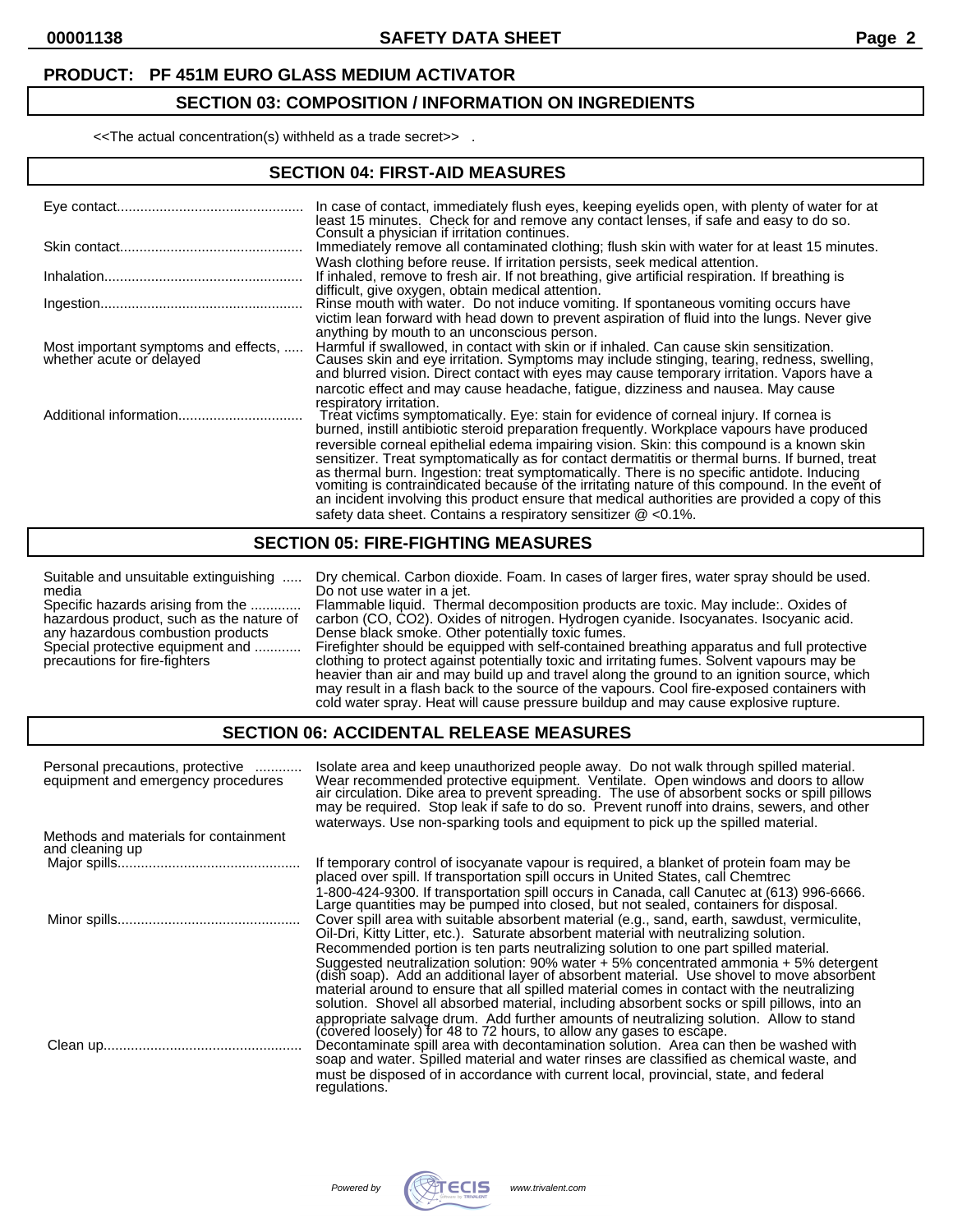#### **SECTION 07: HANDLING AND STORAGE**

| Precautions for safe handling                                   | Keep away from heat, sparks, and open flame. Always adopt precautionary measures<br>against build-up of static which may arise from appliances, handling and the containers in<br>which product is packed. Ground handling equipment. Avoid skin and eye contact. Avoid<br>breathing vapours or mist. Use adequate ventilation. Wear respiratory protection if material<br>is heated, sprayed, used in confined space, or if exposure limit is exceeded. Keep<br>container closed when not in use. Handle and open container with care. Do not reseal if<br>contamination is suspected. Employees should wash hands and face before eating or<br>drinking. |
|-----------------------------------------------------------------|------------------------------------------------------------------------------------------------------------------------------------------------------------------------------------------------------------------------------------------------------------------------------------------------------------------------------------------------------------------------------------------------------------------------------------------------------------------------------------------------------------------------------------------------------------------------------------------------------------------------------------------------------------|
| Conditions for safe storage, including any<br>incompatibilities | Keep away from heat, sparks, and open flames. Store in a cool, dry and well ventilated<br>area. Store in tightly closed containers to prevent moisture contamination. Avoid: Water,<br>Amines, Strong bases, Alcohols, Copper alloys. Do not store above 40 deg c.                                                                                                                                                                                                                                                                                                                                                                                         |

#### **SECTION 08: EXPOSURE CONTROLS / PERSONAL PROTECTION**

| <b>INGREDIENTS</b>                  | TWA             | <b>ACGIHTLV</b><br><b>STEL</b>                                                                                                                                                                                                                                                                                                                                                                                                                                                                                                                                                                                                                                                                                                                                                                                                                    | <b>OSHA PEL</b><br><b>PEL</b>                                                                                                                                                                                                                    | STEL            | <b>NIOSH</b><br><b>REL</b> |
|-------------------------------------|-----------------|---------------------------------------------------------------------------------------------------------------------------------------------------------------------------------------------------------------------------------------------------------------------------------------------------------------------------------------------------------------------------------------------------------------------------------------------------------------------------------------------------------------------------------------------------------------------------------------------------------------------------------------------------------------------------------------------------------------------------------------------------------------------------------------------------------------------------------------------------|--------------------------------------------------------------------------------------------------------------------------------------------------------------------------------------------------------------------------------------------------|-----------------|----------------------------|
| 4-Chlorobenzotrifluoride            | Not established | Not established                                                                                                                                                                                                                                                                                                                                                                                                                                                                                                                                                                                                                                                                                                                                                                                                                                   | Not established                                                                                                                                                                                                                                  | Not established | Not established            |
| Homopolymer of HDI                  | $5$ mg/m $3$    | Not established                                                                                                                                                                                                                                                                                                                                                                                                                                                                                                                                                                                                                                                                                                                                                                                                                                   | $5$ mg/m $3$                                                                                                                                                                                                                                     | Not established | $5$ mg/m $3$               |
| Acetic acid, methyl ester           | 200 ppm         | Not established                                                                                                                                                                                                                                                                                                                                                                                                                                                                                                                                                                                                                                                                                                                                                                                                                                   | 200 ppm                                                                                                                                                                                                                                          | Not established | Not established            |
| 2-(2-Ethoxyethoxy) Ethyl<br>acetate | Not established | Not established                                                                                                                                                                                                                                                                                                                                                                                                                                                                                                                                                                                                                                                                                                                                                                                                                                   | Not established                                                                                                                                                                                                                                  | Not established | Not established            |
| Appropriate engineering controls    |                 | Provide natural or mechanical ventilation to control exposure levels below airborne<br>exposure limits. Local mechanical exhaust ventilation should be used at sources of air<br>contamination, such as open process equipment, or during purging operations, to capture<br>gases and fumes that may be emitted. Standard reference sources regarding industrial<br>ventilation (ie. ACGIH industrial ventilation) should be consulted for guidance about<br>adequate ventilation. Explosion-proof exhaust ventilation.                                                                                                                                                                                                                                                                                                                           |                                                                                                                                                                                                                                                  |                 |                            |
| Personal Protective Equipment       |                 |                                                                                                                                                                                                                                                                                                                                                                                                                                                                                                                                                                                                                                                                                                                                                                                                                                                   |                                                                                                                                                                                                                                                  |                 |                            |
|                                     |                 | Whenever concentrations of isocyanates exceed the exposure limit or are not known,<br>respiratory protection must be worn. Be sure to use NIOSH approved respirator or<br>equipment. Do not exceed the use limits of the respirator. The use of a positive pressure<br>air supplied respirator is mandatory when airborne concentrations are not known or<br>airborne solvent levels are 10 times the appropriate exposure limit or spraying is performed<br>in a confined space or with limited ventilation.                                                                                                                                                                                                                                                                                                                                     |                                                                                                                                                                                                                                                  |                 |                            |
|                                     |                 | Chemical safety goggles. Chemical safety goggles and full faceshield if a splash hazard<br>exists.                                                                                                                                                                                                                                                                                                                                                                                                                                                                                                                                                                                                                                                                                                                                                |                                                                                                                                                                                                                                                  |                 |                            |
|                                     |                 |                                                                                                                                                                                                                                                                                                                                                                                                                                                                                                                                                                                                                                                                                                                                                                                                                                                   | Wear skin protection equipment. The selection of skin protection equipment depends on<br>the nature of the work to be performed. Contact glove supplier for recommendations.<br>Practice good hygiene, wash thoroughly before handling any food. |                 |                            |
|                                     |                 | Wear adequate protective clothes. Wear long sleeves and trousers to prevent dermal<br>exposure.                                                                                                                                                                                                                                                                                                                                                                                                                                                                                                                                                                                                                                                                                                                                                   |                                                                                                                                                                                                                                                  |                 |                            |
|                                     |                 | Safety boots per local regulations.<br>Eye wash facility and emergency shower should be in close proximity. Employees should<br>wash their hands and face before eating, drinking, or using tobacco products.                                                                                                                                                                                                                                                                                                                                                                                                                                                                                                                                                                                                                                     |                                                                                                                                                                                                                                                  |                 |                            |
|                                     |                 | Exposure levels must be monitored by accepted monitoring techniques to ensure that the<br>TLV is not exceeded.                                                                                                                                                                                                                                                                                                                                                                                                                                                                                                                                                                                                                                                                                                                                    |                                                                                                                                                                                                                                                  |                 |                            |
|                                     |                 | Medical supervision of all employees who handle or come in contact with isocyanates is<br>recommended. These should include preemployment and periodic medical examinations<br>with pulmonary function test (FEC, FVC as a minimum). Persons with asthmatic-type<br>conditions, chronic bronchitis, other chronic respiratory diseases or recurring skin eczema<br>or sensitization should be excluded from working with isocyanates. Once a person is<br>diagnosed as sensitized to an isocyanate, no further exposure can be permitted. Persons<br>with asthmatic-type conditions, chronic bronchitis, other chronic respiratory diseases or<br>recurrant skin eczema or sensitization should be excluded from working with isocyanates.<br>Once a person is diagnosed as sensitized to an isocyanate, no further exposure can be<br>permitted. |                                                                                                                                                                                                                                                  |                 |                            |

### **SECTION 09: PHYSICAL AND CHEMICAL PROPERTIES**

| Melting / Freezing point (deg C) Not available.<br>Initial boiling point / boiling range (deg C). > 35 C. |  |
|-----------------------------------------------------------------------------------------------------------|--|
|                                                                                                           |  |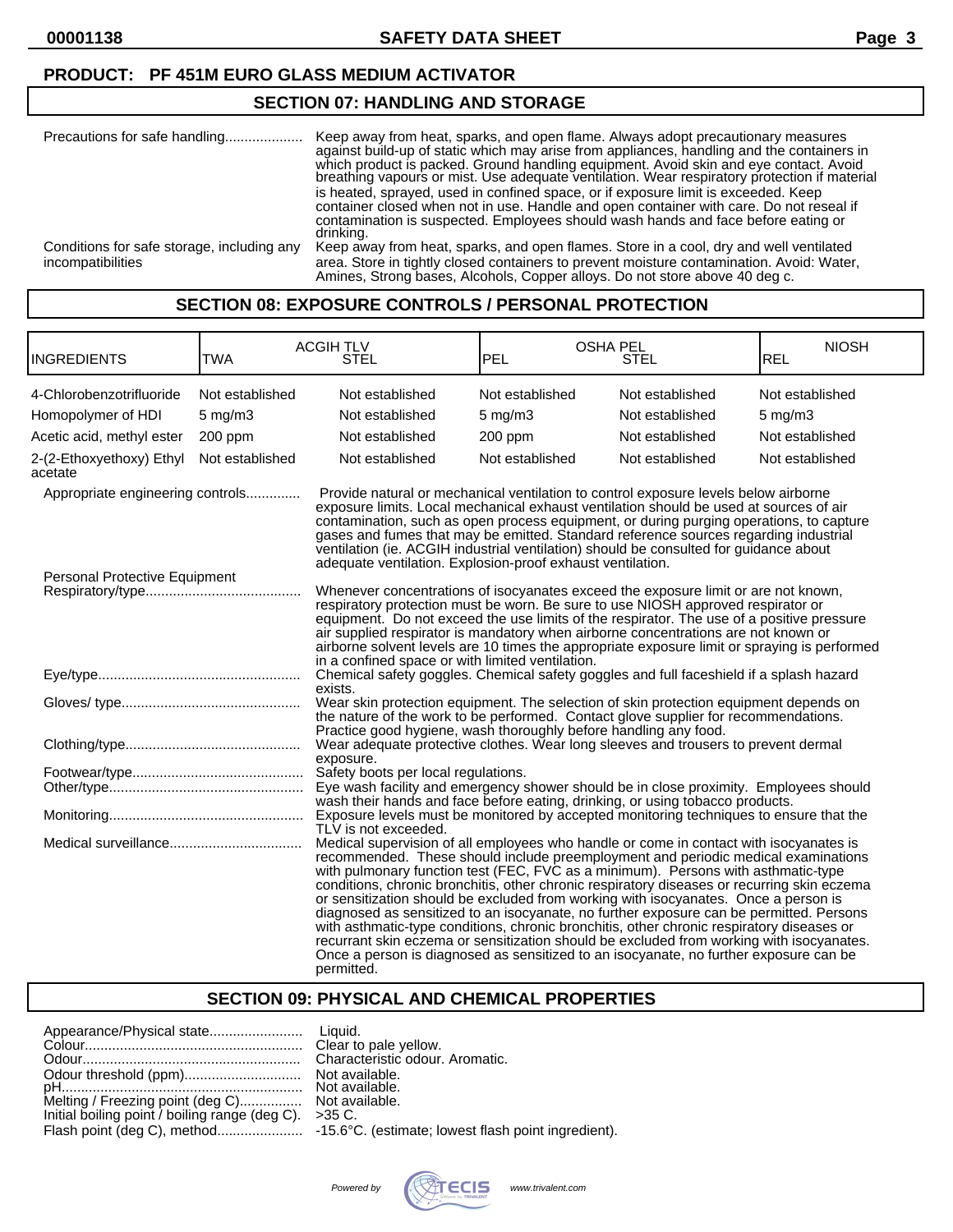### **SECTION 09: PHYSICAL AND CHEMICAL PROPERTIES**

|                                                                | Not available.                                |
|----------------------------------------------------------------|-----------------------------------------------|
| Flammability (solids and gases)                                | Not applicable. Flammable liquid.             |
| Upper flammable limit (% vol)<br>Lower flammable limit (% vol) | 16.0.                                         |
|                                                                | 0.9.                                          |
| Vapour pressure (mm Hg)                                        | Not available.                                |
|                                                                | Not available.                                |
| Relative Density (Specific Gravity)                            | 1.189.                                        |
|                                                                | 9.92.                                         |
|                                                                | Reacts slowly with water to liberate CO2 gas. |
| Partition coefficient — n-octanol/water                        | Not available.                                |
| Auto ignition temperature (deg C)                              | Not available.                                |
| Decomposition temperature                                      | Not available.                                |
|                                                                | 13.2", Zahn #2.                               |
|                                                                | 0.15 lbs/USG; 17.97 g/L.                      |
|                                                                | 0.66.                                         |

# **SECTION 10: STABILITY AND REACTIVITY**

|                                                                        | Contact with moisture, other materials that react with isocyanates, or temperatures above                                                                                                                |
|------------------------------------------------------------------------|----------------------------------------------------------------------------------------------------------------------------------------------------------------------------------------------------------|
|                                                                        | 177 C, may cause polymerization.<br>Stable at normal temperatures and pressures.                                                                                                                         |
| Possibility of hazardous reactions                                     | Contact with moisture, other materials that react with isocyanates, or temperatures above<br>177C, may cause polymerization.                                                                             |
| Conditions to avoid, including static<br>discharge, shock or vibration | Avoid heat, spark, open flames. Electrostatic charge.                                                                                                                                                    |
| Hazardous decomposition products                                       | Water, Amines, Strong bases, Alcohols, Copper alloys. Strong oxidizing agents.<br>No hazardous decomposition products when stored and handled correctly. See<br>hazardous combustion products section 5. |

# **SECTION 11: TOXICOLOGICAL INFORMATION**

| INGREDIENTS                      | LC50                      | LD50                                                                               |
|----------------------------------|---------------------------|------------------------------------------------------------------------------------|
| 4-Chlorobenzotrifluoride         | 4479 ppm                  | $>6,800$ mg/kg (rat oral);<br>>2,700 mg/kg (rabbit dermal)                         |
| Homopolymer of HDI               | 390-453 mg/m3 rat 4 hours | $>$ 5,000 mg/kg (rat, oral);<br>> 5,000 mg/kg (rabbit, dermal)                     |
| Acetic acid, methyl ester        | 16000 ppm (Rat) 4 h       | LD50 5001 mg/kg oral rat LD50<br>5001 mg/kg dermal rabbit                          |
| 2-(2-Ethoxyethoxy) Ethyl acetate | Not Available             | 11,000 mg/kg (oral rat) 4,400<br>mg/kg (rabbit oral) 15.1 mL/kg<br>(rabbit dermal) |

| Symptoms related to the physical, chemical | Eye contact. Skin contact. Inhalation. Skin absorption.                                                                                                                                                                                                                                                                                                                                                                                                                                   |
|--------------------------------------------|-------------------------------------------------------------------------------------------------------------------------------------------------------------------------------------------------------------------------------------------------------------------------------------------------------------------------------------------------------------------------------------------------------------------------------------------------------------------------------------------|
| and toxicological characteristics          |                                                                                                                                                                                                                                                                                                                                                                                                                                                                                           |
| Effects of acute exposure                  | Hazardous in contact with skin, by ingestion, and by inhalation. Irritating to eyes, skin and<br>respiratory system. May be harmful if absorbed through the skin. Can result in irritation in<br>the digestive tract. Aspiration of liquid into lungs can cause chemical pneumonitis.<br>Symptoms can include sore throat, abdominal pain, nausea, vomiting and diarrhea.<br>Breathing of high vapour concentrations may cause anesthetic effects and serious health<br>effects.          |
|                                            | Reports have associated repeated or prolonged overexposure to solvents with permanent<br>brain and nervous system damage. Prolonged or repeated exposure may cause lung<br>damage, including a decrease in lung function. As a result of previous repeated<br>overexposure or a single large dose, certain individuals develop sensitization which will<br>cause them to react to a later exposure to product at levels well below the exposure limit.<br>Sensitization can be permanent. |
|                                            | May be harmful if absorbed through the skin.                                                                                                                                                                                                                                                                                                                                                                                                                                              |
| Sensitizing capability of material         | Isocyanates are known to cause skin and respiratory sensitization in humans. Animal tests                                                                                                                                                                                                                                                                                                                                                                                                 |
|                                            | have indicated that respiratory sensitization can result from skin contact with diisocyanates.<br>No component of this product present at levels greater than or equal to 0.1% is identified<br>as probable, possible or confirmed human carcinogen by IARC or ACGIH.                                                                                                                                                                                                                     |
|                                            | No component of this product present at levels greater than or equal to 0.1%.                                                                                                                                                                                                                                                                                                                                                                                                             |
| Specific Target Organ Toxicity             | The data do not allow for an adequate assessment of the mutagenic effect.<br>May cause respiratory irritation. May cause drowsiness or dizziness.                                                                                                                                                                                                                                                                                                                                         |